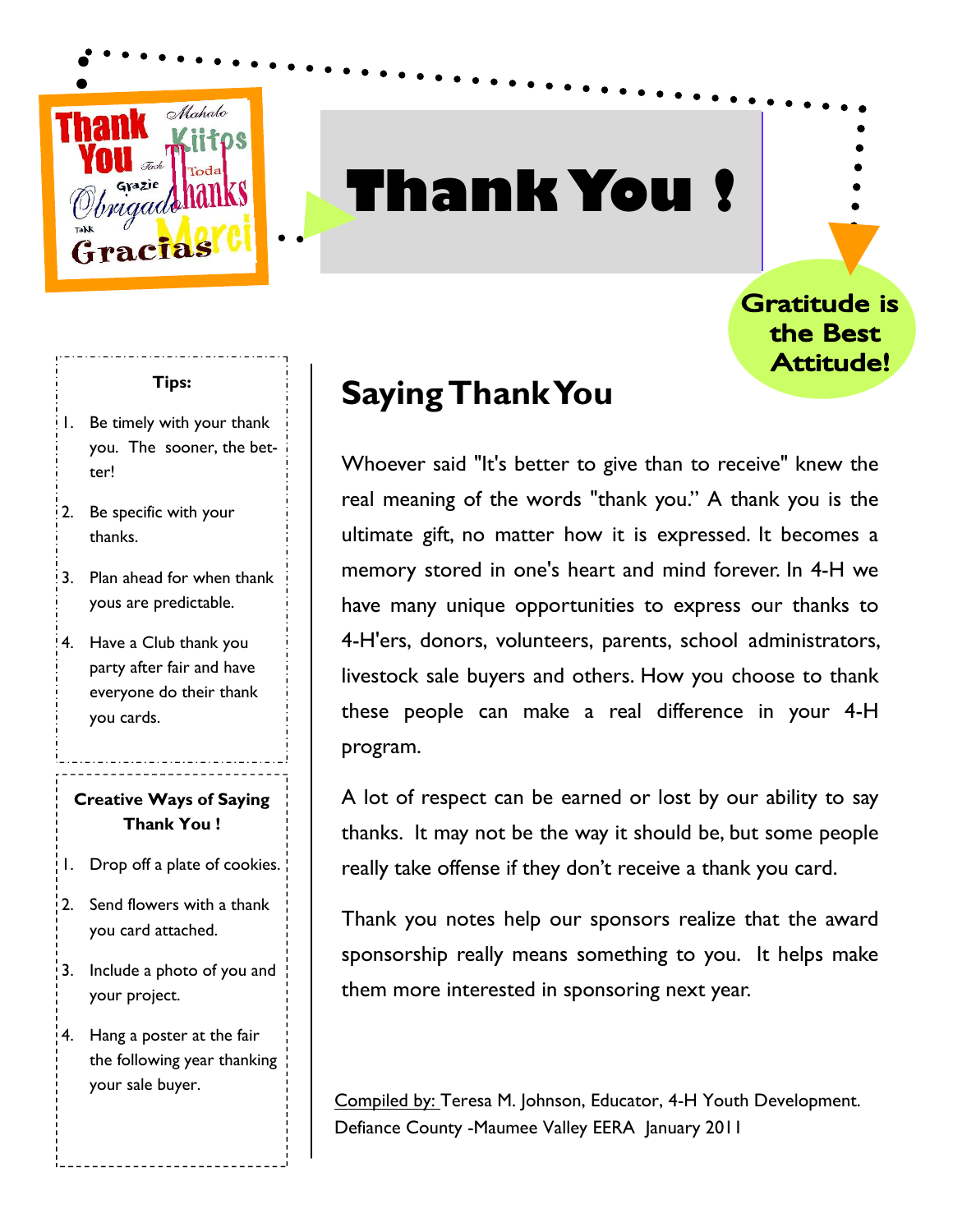

**There is a five-point formula to the proper thank-you.** 

**Learn it, Know it, Memorize it... and it will never fail you**.

### **1. Greet the Giver** *Dear Aunt Sally,*

That's the easy part, but you'd be surprised how many people forget it. Dale Carnegie taught us people love to hear their own names and Direct Marketing is sure we also love to read them in ink. That's right, ink. Blue -black is always the number-one choice, but black will suffice in a pinch. Even if your handwriting is poor, you must still hand-write your notes. Do not type them or, worse, use a word processor. No excuses.

### **2. Express Your Gratitude** *Thank you so much for the trophy...*

This first paragraph seems like it would be the easiest, but it is actually the most complicated. Beware the *just writing* trap. You are not 'just writing to say' as in *I am just writing to say;* that's stating the obvious*.* If the giver is reading, clearly you have already written. Therefore use the present-perfect tense, which essentially means write as if whatever you say is happening in the moment.

Also—and this is important—never directly mention money. 'Thank you for the hundred bucks' could instead be 'Thank you for your generosity.' All cash denominations become 'your generosity' or 'your kindness.' If you feel the giver overspent, the farthest you can go is *appreciated:* 'Your generosity is appreciated,' or 'It is such an extravagant gift—your kindness is appreciated.'

Write thank yous that sound like you, not like something out of an etiquette book. Tell your own story. Use your own language.

# **Gratitude is the Best Attitude!**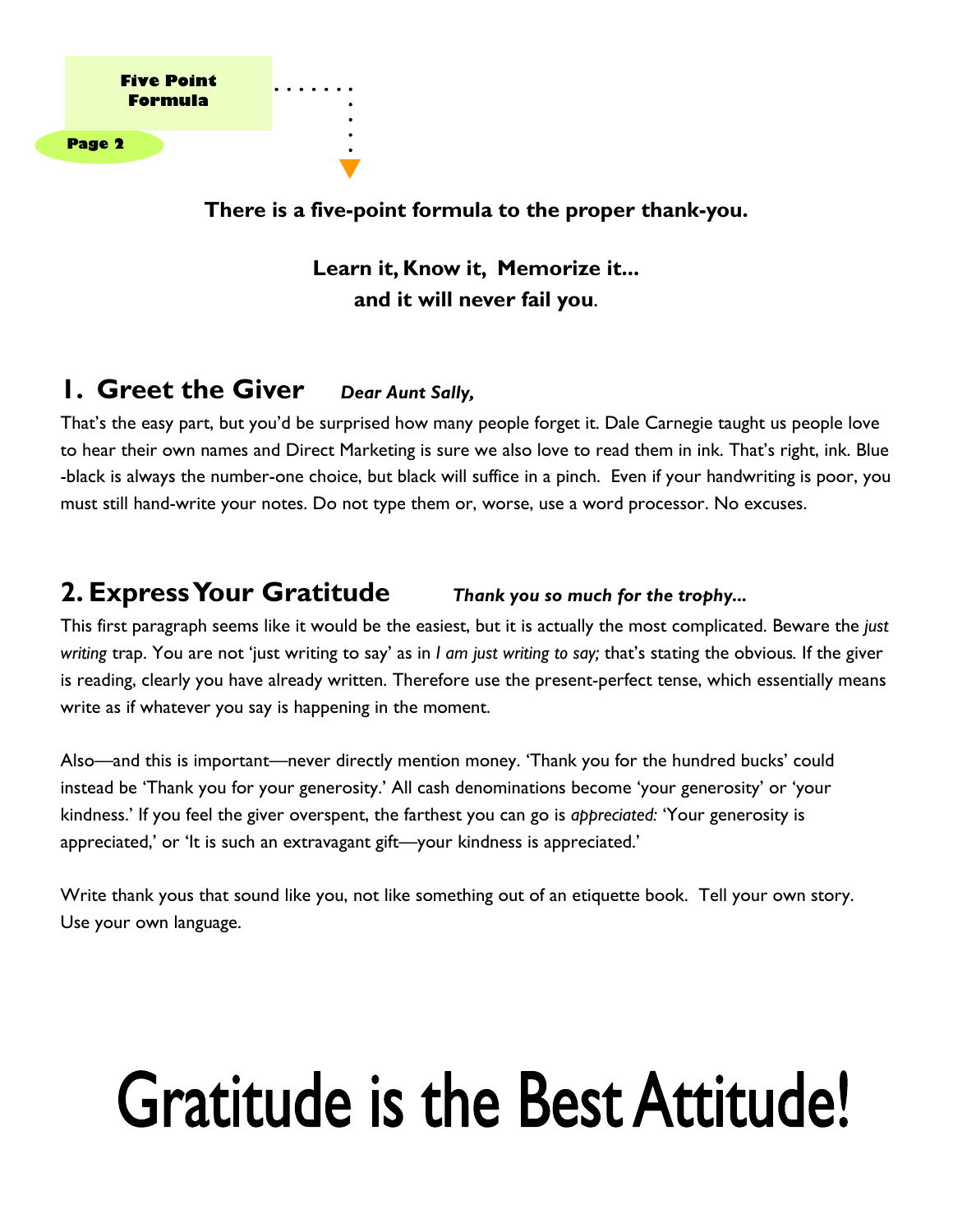

### **3. Discuss Use** *The horse blanket will get a lot of use when winter comes.*

Say something nice about the item and how you will use it. Let's say it's something you actually love and use incessantly—then say so: 'Ever since I got the slippers I have only taken them off to shower and go to work. I'd wear them to the office if I thought I could get away with it.'

If the gift was cash, allude to how you will use the money, but do not itemize your planned purchases line by line, instead simply say: 'It will be a great help when I purchase my project for next year.'

You can get arty here, but not flowery. It's a fine line. Small, realistic statements like 'I put the flowers on the kitchen table and they are still looking fresh and beautiful after a week,' or 'I don't know which is more fun, actually using the Cuisinart, or reading recipes and thinking *I could do that in the Cuisinart!*' Having fun is alright, so have at it.

### **4. Grace** *Thanks again for your gift.*

It's not overkill to say thanks again. So say it.

### **5. Regards** *Sincerely,*

Use whatever works for you: Then sign your name and you're done.

### **What's Not There**

Any news about your life. This isn't the time to brag about your new job, a hot girlfriend, or number of surgeries. The thank-you is exclusively about thanking somebody for their kindness. While you may want more than anything to show them once and for all you amounted to something, this is not the forum. Save that for your annual Christmas letter.

Now get it in the mail. Even if your friends and relatives aren't of the note-writing variety, be the one who sets the precedent. Let's start a movement to revive a little gracious living.